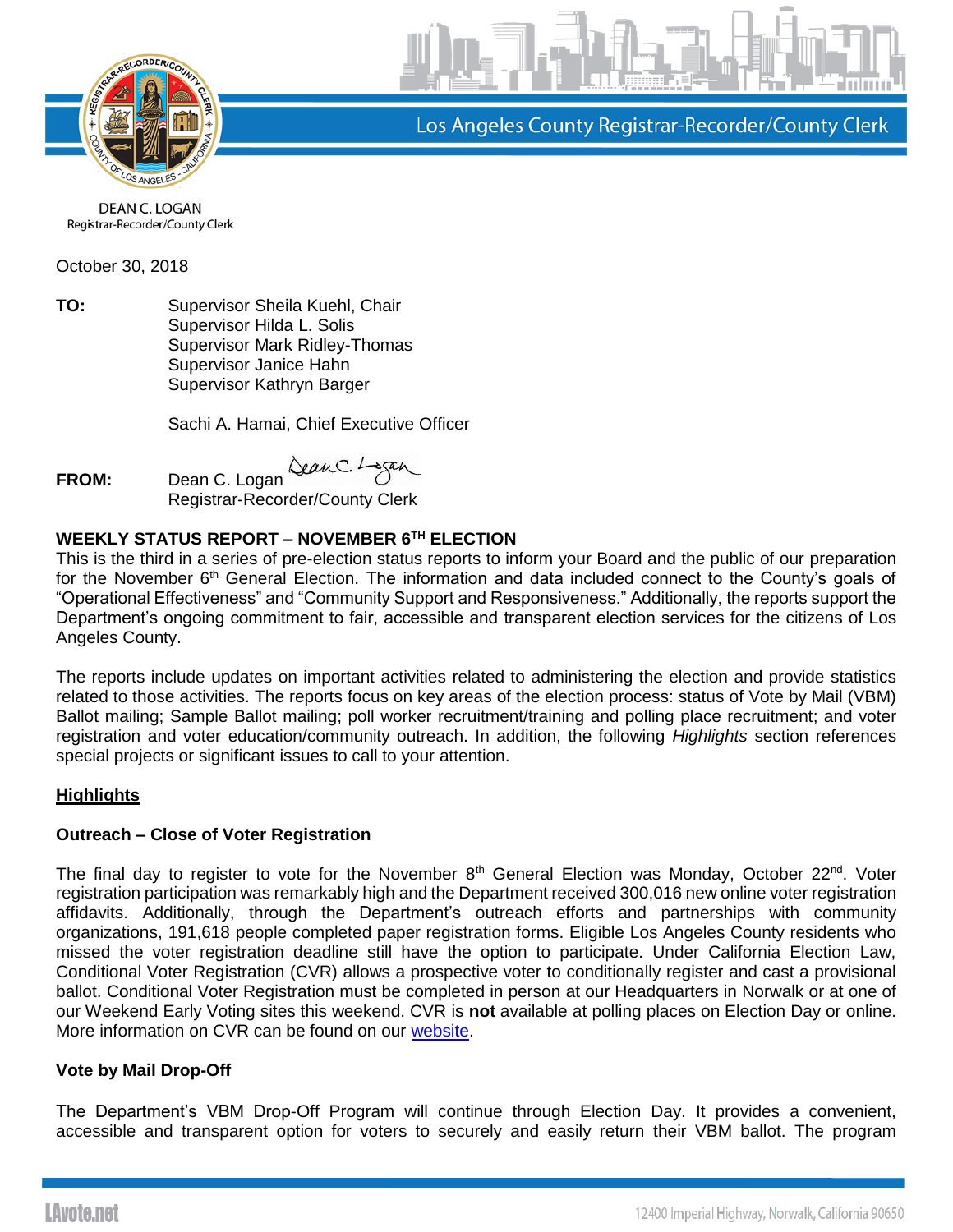continues to have successful voter participation. To date we have received 644 VBM ballots from the 150 sites located throughout the County that are serving as drop-off locations. A list of participating sites, with their addresses and hours of operation, can be found on our [website.](http://lavote.net/home/voting-elections/voting-options/vote-by-mail/vbm-ballot-drop-off)

## **Early Voting / Weekend Early Voting**

There was a successful turnout in the opening weekend of Early Voting. A total of 3,485 early votes were cast this past weekend for the November 6<sup>th</sup> General Election. The expanded ten locations saw 1,758 ballots issued on Saturday and 1,727 issued on Sunday. Of the ten additional locations the highest turnout was in West Los Angeles with over 337 votes Saturday and 364 on Sunday.

|                                                      | <b>Saturday</b><br>(October 27th) | <b>Sunday</b><br>(October 28th) | Total |
|------------------------------------------------------|-----------------------------------|---------------------------------|-------|
| <b>East Los Angeles Library</b>                      | 88                                | 89                              | 177   |
| <b>Jackie Robinson Community Center</b>              | 237                               | 222                             | 459   |
| Lake View Terrace Library (East San Fernando Valley) | 99                                | 95                              | 194   |
| <b>Lancaster Public Library</b>                      | 85                                | 106                             | 191   |
| <b>Long Beach City College</b>                       | 151                               | 128                             | 279   |
| <b>Registrar-Recorder/County Clerk</b>               | 129                               | 135                             | 264   |
| <b>West Covina Library</b>                           | 121                               | 104                             | 225   |
| <b>West Valley Regional Library</b>                  | 211                               | 175                             | 386   |
| <b>West Los Angeles College</b>                      | 337                               | 364                             | 701   |
| <b>Willowbrook Library</b>                           | 27                                | 33                              | 60    |
| <b>Total:</b>                                        | 1,758                             | 1,727                           | 3,485 |

Early Voting continues during the week at the Norwalk Headquarters from 8am-5pm. Weekend Early Voting continues Saturday and Sunday (Nov. 3-4) in the ten expanded locations, including in Norwalk. Conditional Voter Registration (CVR) also continues at our Headquarters in Norwalk and at Weekend Early Voting locations. To date, 217 CVRs have been received during Early Voting. For more details on the program or to find the nearest Weekend Early Voting location please visit our [website.](http://lavote.net/home/voting-elections/voting-options/early-voting/early-voting)

### **Language Accessibility**

The Department provides language assistance to voters in 12 languages in addition to English. The Los Angeles County Multilingual Voter Services program was established to provide services to voters who need language assistance. These services include:

### • **Translated Election Materials**

A translated sample ballot booklet is mailed to voters who requested language materials. The sample ballot booklet contains a list of candidates, candidate information and measures, information on where to vote, how to request a vote-by-mail ballot, and instructions on how to use the voting equipment.

• **Bilingual Assistance at Polling Locations**

Voters with limited English Proficiency can receive bilingual assistance in their language, on Election Day, at specific polling places throughout the County based on census location data for each language. Bilingual printed materials are available in all languages at polling places.

### • **Bilingual Assistance Hotline: 1-800-815-2666, option 3**

Voters may call a toll-free number to request that translated election materials are mailed to them every election. They can also receive information about or request polling place locations, bilingual voter registration cards, translated VBM application and sample ballot booklets. A list of the mandated languages and other languages that we support can be found on our [website.](http://lavote.net/home/voting-elections/voter-education/multilingual-services-program/multilingual-services-program)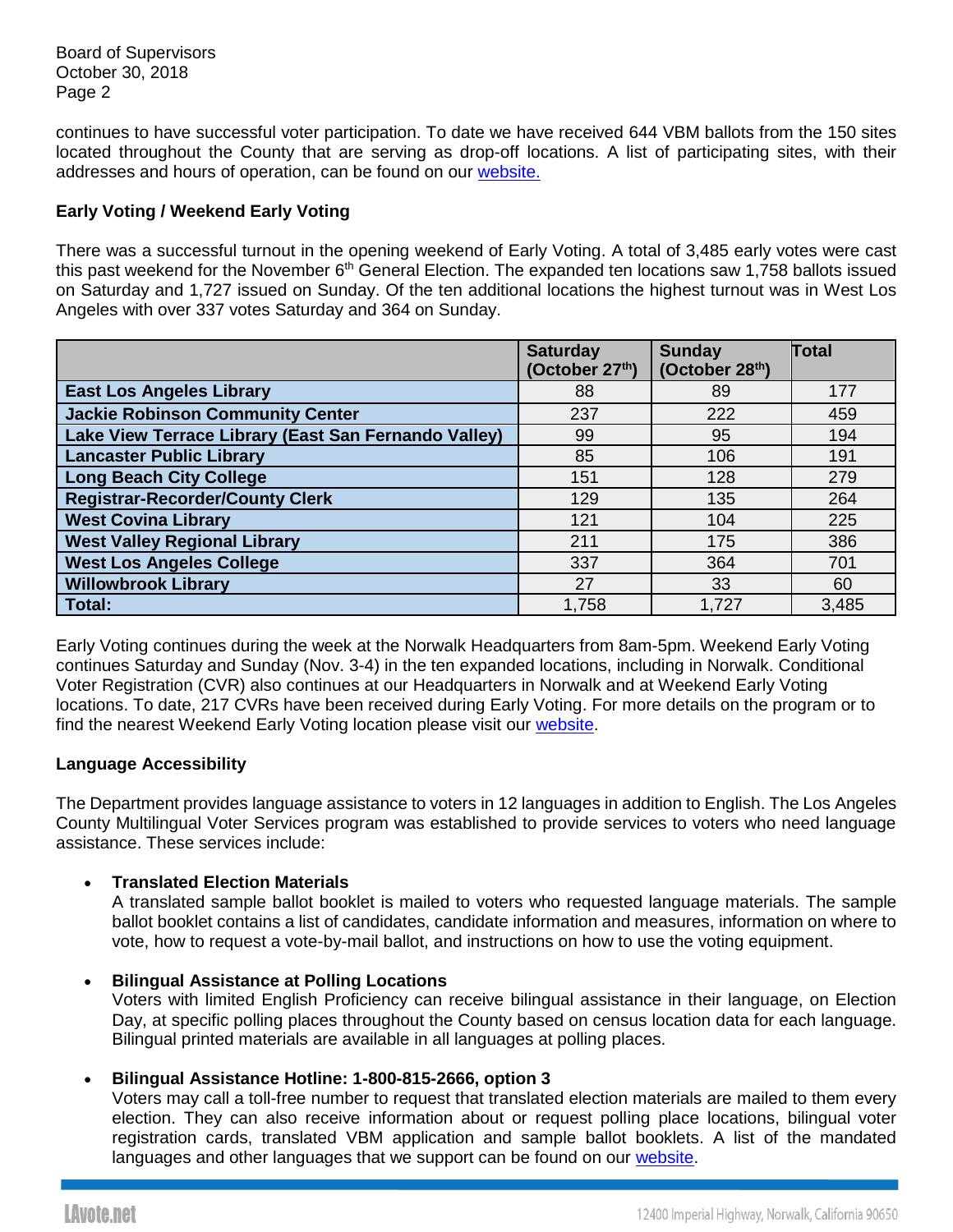Board of Supervisors October 30, 2018 Page 3

### **Polling Place Changes**

At this time, 96 polling places for the November  $6<sup>th</sup>$  Election have changed since Sample Ballots were printed and mailed. The changes are primarily because of cancellations by the polling place owner. All affected voters were mailed a polling place change postcard that includes the new polling location. A robocall is scheduled this weekend to voters informing them that their voting location changed and that they will receive a postcard with new polling place information. The robocall also refers voters to our website where they can locate and confirm their new polling place. Additionally, signs are posted at each canceled polling location on Election Day morning that provides voters with the new voting location and address.

### **Media**

The Department has implemented a full-scale media campaign with various media partners throughout LA County to promote the newly redesigned Vote by Mail ballot, key election deadlines for November  $6<sup>th</sup>$  and other information. The campaign includes public service announcements on all major LA County radio stations, bus ads, movie theater ads, multilingual ads and social media messaging. The Department is also engaging local newspapers and radio stations to help promote the election and disseminate valuable information to voters. The following is a summary of recent earned media opportunities and press releases that have been issued regarding the upcoming election:

#### *News Releases*

### **October 24, 2018**

**Fram Early Voting Sites Open this Weekend for the November 6th General Election** 

### **October 29,2018**

- [Last Day to Request a Vote by Mail Ballot for the November 6th General Election](https://www.lavote.net/docs/rrcc/news-releases/11062018_VBM-Ending.pdf)
- c: Board Deputies Celia Zavala, Executive Officer County Counsel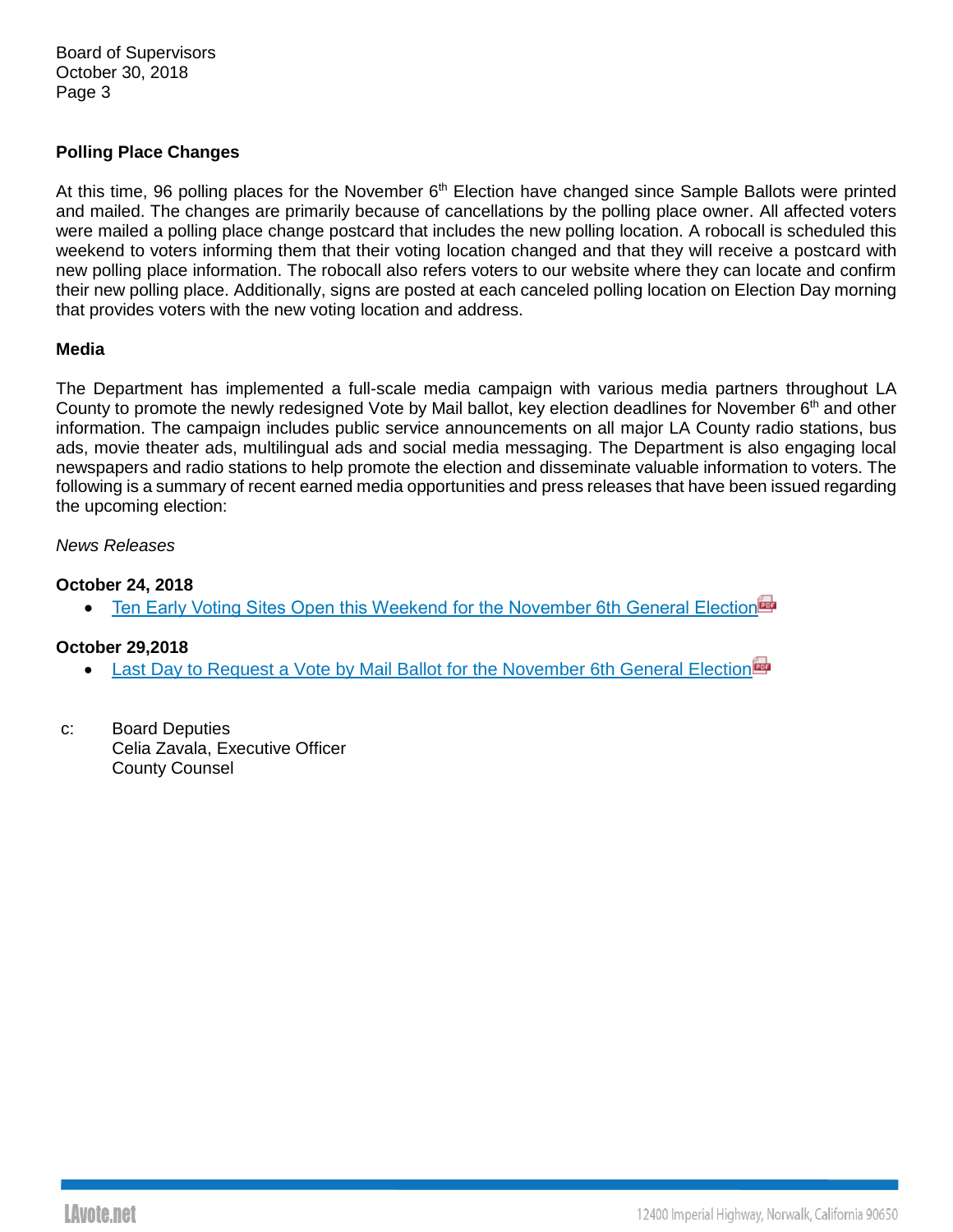| <b>Election Activity Statistics</b>                                                   |            |            |            |           |  |  |  |
|---------------------------------------------------------------------------------------|------------|------------|------------|-----------|--|--|--|
| November 6, 2018 General Election                                                     |            |            |            |           |  |  |  |
|                                                                                       | 10/15/2018 | 10/22/2018 | 10/29/2018 | 11/5/2018 |  |  |  |
| <b>Vote By Mail</b>                                                                   |            |            |            |           |  |  |  |
| <b>Ballots Issued</b>                                                                 | 2,468,243  | 2,586,091  | 2,694,571  |           |  |  |  |
| <b>Ballots Received Back</b>                                                          | 12,002     | 143,417    | 405,024    |           |  |  |  |
| <b>Military and Overseas</b>                                                          |            |            |            |           |  |  |  |
| <b>Ballots Issued</b>                                                                 | 26,846     | 27,381     | 28,046     |           |  |  |  |
| <b>Ballots Received</b>                                                               | 916        | 2,185      | 4,157      |           |  |  |  |
| <b>Sample Ballots</b>                                                                 |            |            |            |           |  |  |  |
| Mailed (continuous through date)                                                      | 2,223,019  | 4,735,542  | 4,889,636  |           |  |  |  |
| Incoming Voter Registration Totals by Supervisorial Districts (since January 1, 2018) |            |            |            |           |  |  |  |
| District 1                                                                            | 875,837    | 879,123    | 885,849    |           |  |  |  |
| District 2                                                                            | 1,017,632  | 1,020,948  | 1,026,730  |           |  |  |  |
| District 3                                                                            | 1,131,722  | 1,135,786  | 1,142,391  |           |  |  |  |
| District 4                                                                            | 1,093,688  | 1,096,447  | 1,102,573  |           |  |  |  |
| District 5                                                                            | 1,109,633  | 1,114,557  | 1,123,554  |           |  |  |  |
| <b>Countywide Total</b>                                                               | 5,228,512  | 5,246,861  | 5,281,097  |           |  |  |  |
|                                                                                       | 10/15/2018 | 10/22/2018 | 10/29/2018 | 11/5/2018 |  |  |  |
| Incoming Voter Registration Totals by Age (since January 1, 2018)                     |            |            |            |           |  |  |  |
| 18-29                                                                                 | 307,114    | 330,206    | 362,652    |           |  |  |  |
| 30-39                                                                                 | 194,683    | 205,763    | 220,649    |           |  |  |  |
| 40-49                                                                                 | 130,705    | 137,207    | 145,903    |           |  |  |  |
| 50-59                                                                                 | 119,559    | 125,429    | 132,664    |           |  |  |  |
| 60-69                                                                                 | 91,748     | 96,356     | 101,229    |           |  |  |  |
| 70-79                                                                                 | 47,307     | 49,356     | 51,830     |           |  |  |  |
| Over 80                                                                               | 21,006     | 24,945     | 22,775     |           |  |  |  |
| No Data                                                                               | 282        | 325        | 333        |           |  |  |  |
| <b>Total</b>                                                                          | 912,404    | 969,727    | 1,038,035  |           |  |  |  |